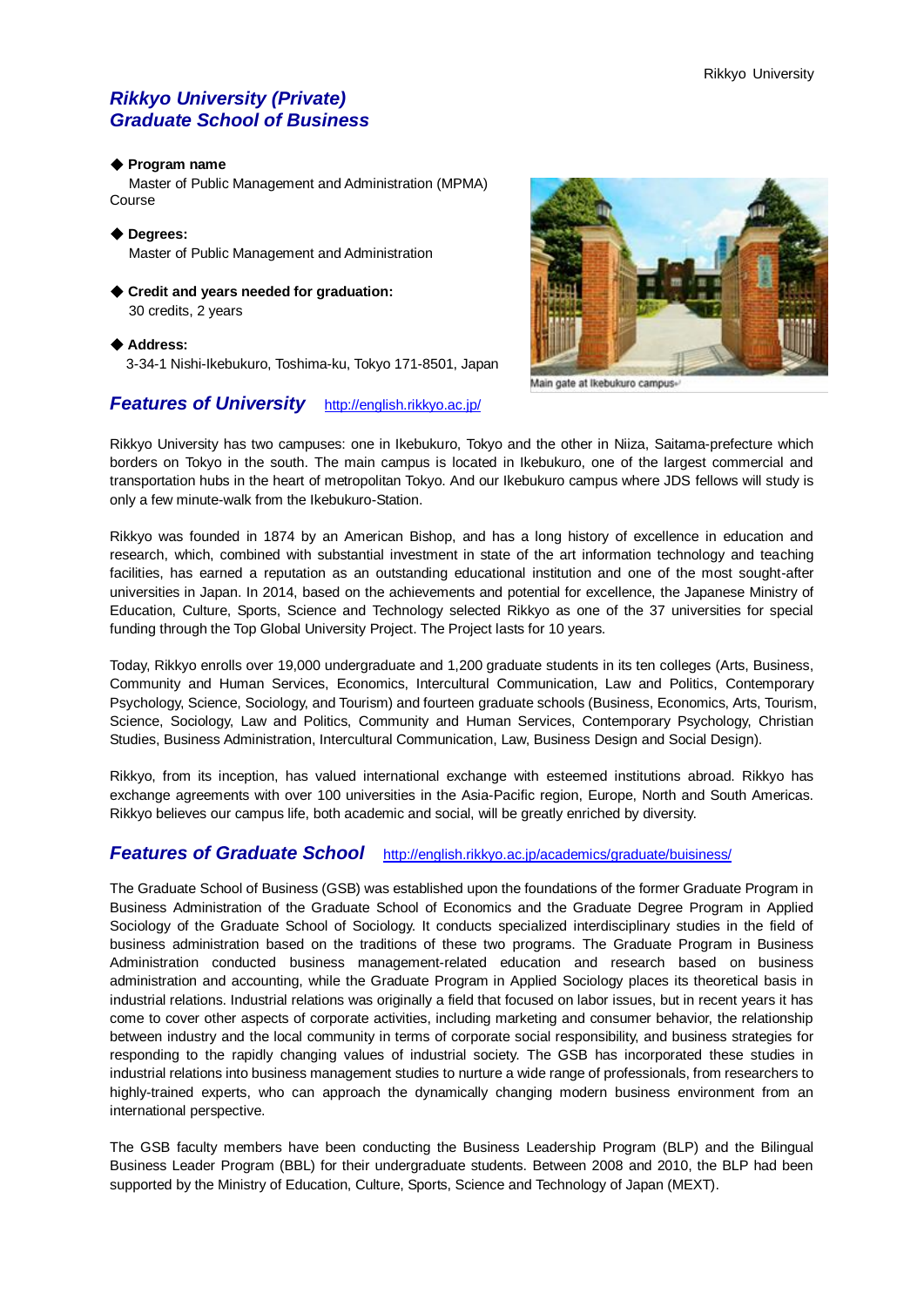# *Features of the Programs* <https://www2.rikkyo.ac.jp/web/mpma/>

There are two English-medium courses in the Master of International Business Program of the Graduate School of Business: **Master of Public Management and Administration (MPMA) Course** and Master of International Business (MIB) Course. JDS fellows will enroll in the MPMA Course.

The MPMA Course is designed particularly for mid-career public officers to nurture and develop their capacities to review, formulate, manage, and evaluate policies and programs effectively. The Course is strategically kept small to ensure intensive but congenial interactions amongst its students and faculty members. In addition, both MPMA and MIB students study together in the same classrooms through the cross-registration.

As a JDS student from Bangladesh, you will have the opportunity to study with other young government officials from Asian countries too.

MPMA requires every student, including JDS fellows, to complete coursework and a master's thesis. Specifically, in the first year, the students will take required courses in order to acquire basic knowledge and become familiar with theories in public management and economics. They will also learn analytical skills as well as obtain proficiency with computer software commonly used by economists and public management scholars, so that they can collect data and conduct the quantitative analyses competently. Workshops on statistical software (Stata, etc.) are offered occasionally, through which the students can further develop their analytical skills. These basic knowledge, skills, and tools would be applicable to analyzing and solving a wide range of problems. In their second year, the students will take variety of elective courses from three categories – Public Management, Economics, and Business.

In addition to the coursework, each student is required to complete a master's thesis – an independent research project in which the student focuses on a specific research question, investigates related theories, collects and analyze data, and derives policy recommendations. A supervisor will be assigned to each student at the beginning of the first year. From the second semester of the first year and onward, the students will work on each major step in completing the master's thesis, from narrowing down the research question and situating it into a broader academic debate, to analyzing data and completing the final draft, under the close supervision of the supervisor.

To promote our students to complete master's theses of high quality, we will provide students with opportunities to present their master's theses at international academic conferences, either in the last semester of the second year or after graduation. We also support the publication of the master's thesis if it is of publishable quality.

Currently during the ongoing pandemic all courses are held online in order to ensure the safety of students, faculty and staff. This means that all courses are taught in a manner that enables students to participate remotely. Some courses may be instructed using a combination of on-demand, online and face to face group work teaching methods, however, students are assured of the option to participate online in all official course activities for the duration of the semester.



In the classroom **Field Trip** 

# *Necessary Curriculum to Obtain the Degrees*

MPMA Course : <http://www2.rikkyo.ac.jp/web/mpma/program&curriculum.html> MIB Course (as electives) : <https://rikkyo-mib.jp/>

The Master of Public Management and Administration Course (MPMA Course) in the Graduate School of Business is designed particularly for mid-career public officers to nurture and develop their capacities to review, formulate,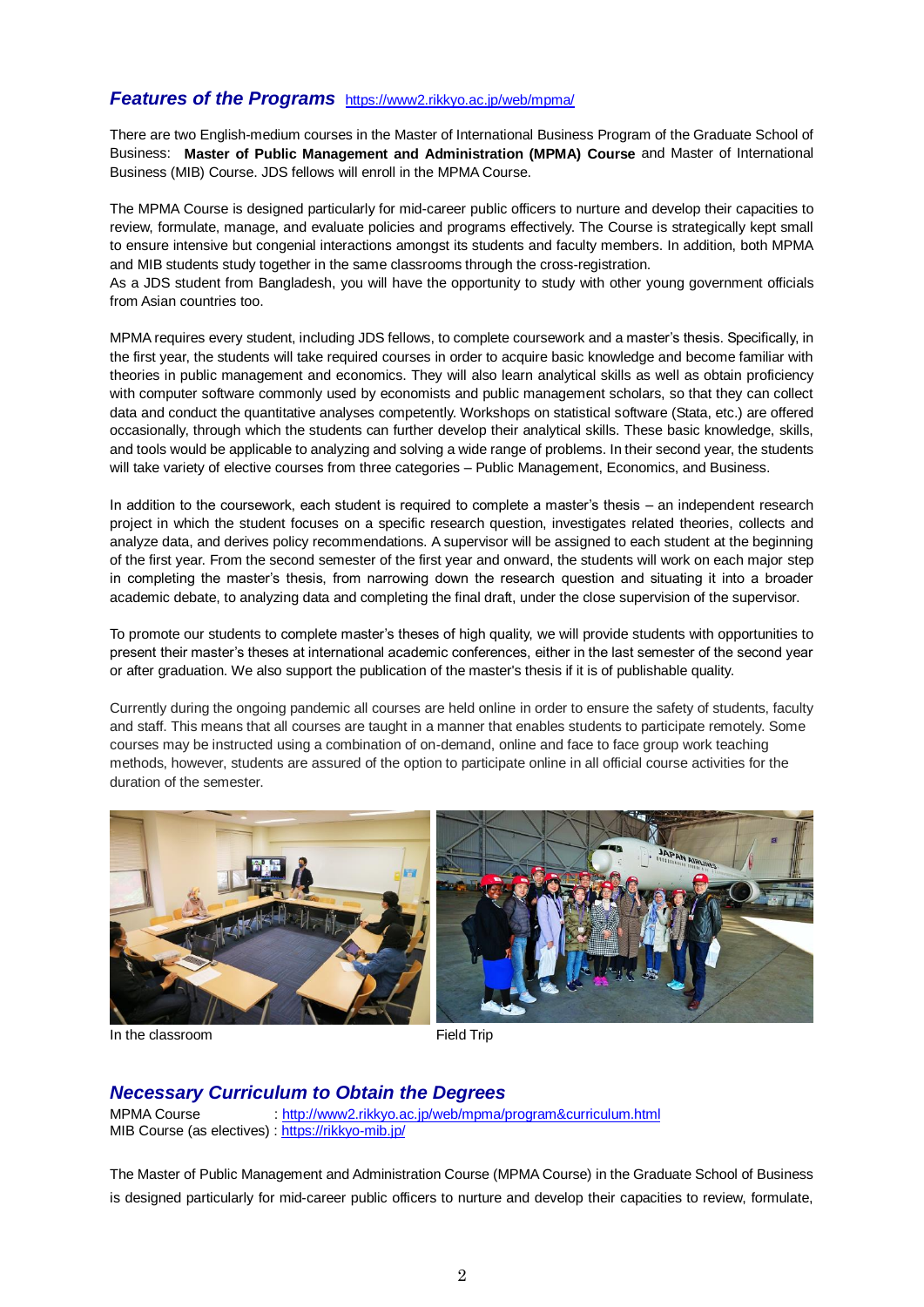manage, and evaluate policies and programs effectively.

Upon successful completion of the MPMA course requirements and a master's thesis, a Master of Public Management and Administration degree will be awarded.

| <b>Course Type</b> | <b>Credits Required for Graduation</b> |
|--------------------|----------------------------------------|
| Required courses   | 4 credits or more                      |
| Elective courses 1 | 10 or more credits                     |
| Elective courses 2 | 16 or more credits                     |
| Total              | 30 or more credits                     |

### **Master of Public Management and Administration (MPMA) Course:**

MPMA requires every student, including JDS fellows, to complete coursework and a master's thesis. Specifically, in the first year, the students will take required courses in order to acquire basic knowledge and become familiar with theories in Public Management and Economics. They will also learn analytical skills as well as obtain proficiency with computer software commonly used by economists and public management scholars, so that they can collect data and conduct the quantitative analyses competently. Workshops on statistical software (Stata, etc.) are offered occasionally, through which the students can further develop their analytical skills. These basic knowledge, skills, and tools would be applicable to analyzing and solving a wide range of problems. In their second year, the students will take variety of elective courses from three categories – Public Management, Economics, and Business.

### **Minimum course requirements for the MPMA students**

| <b>Required Courses (4 credits)</b>            | credit         |
|------------------------------------------------|----------------|
| Master's Thesis Supervision 1                  | 2              |
| Master's Thesis Supervision 2                  | 2              |
| Master's Thesis Supervision 3                  | $\overline{2}$ |
| Master's Thesis Supervision 4                  | $\overline{2}$ |
| <b>Elective Courses 1 (10 credits)</b>         |                |
| <b>Research Methodology</b>                    | $\overline{2}$ |
| <b>Applied Microeconomics</b>                  | $\overline{2}$ |
| <b>Statistics for Economics and Management</b> | 2              |
| <b>Applied Econometrics</b>                    | $\overline{2}$ |
| Mathematics for Economics and Management       | 2              |
| <b>Public Administration</b>                   | 2              |
| Public Management                              | 2              |
| Public Finance and Budgeting                   | 2              |
| <b>Elective Courses 2 (16 credits)</b>         |                |
| <b>Public Management</b>                       |                |
| Quantitative Methods for Policy Analysis       | 2              |
| Project Cycle Management (PCM)                 | $\overline{2}$ |
| Public Private Partnership (PPP)               | 2              |
| Local Government and Public Services           | 2              |
| <b>Public Policy</b>                           | 2              |
| Japanese Politics                              | $\overline{2}$ |
| Security Sector Analysis and Management        | 2              |
|                                                |                |

#### **Business**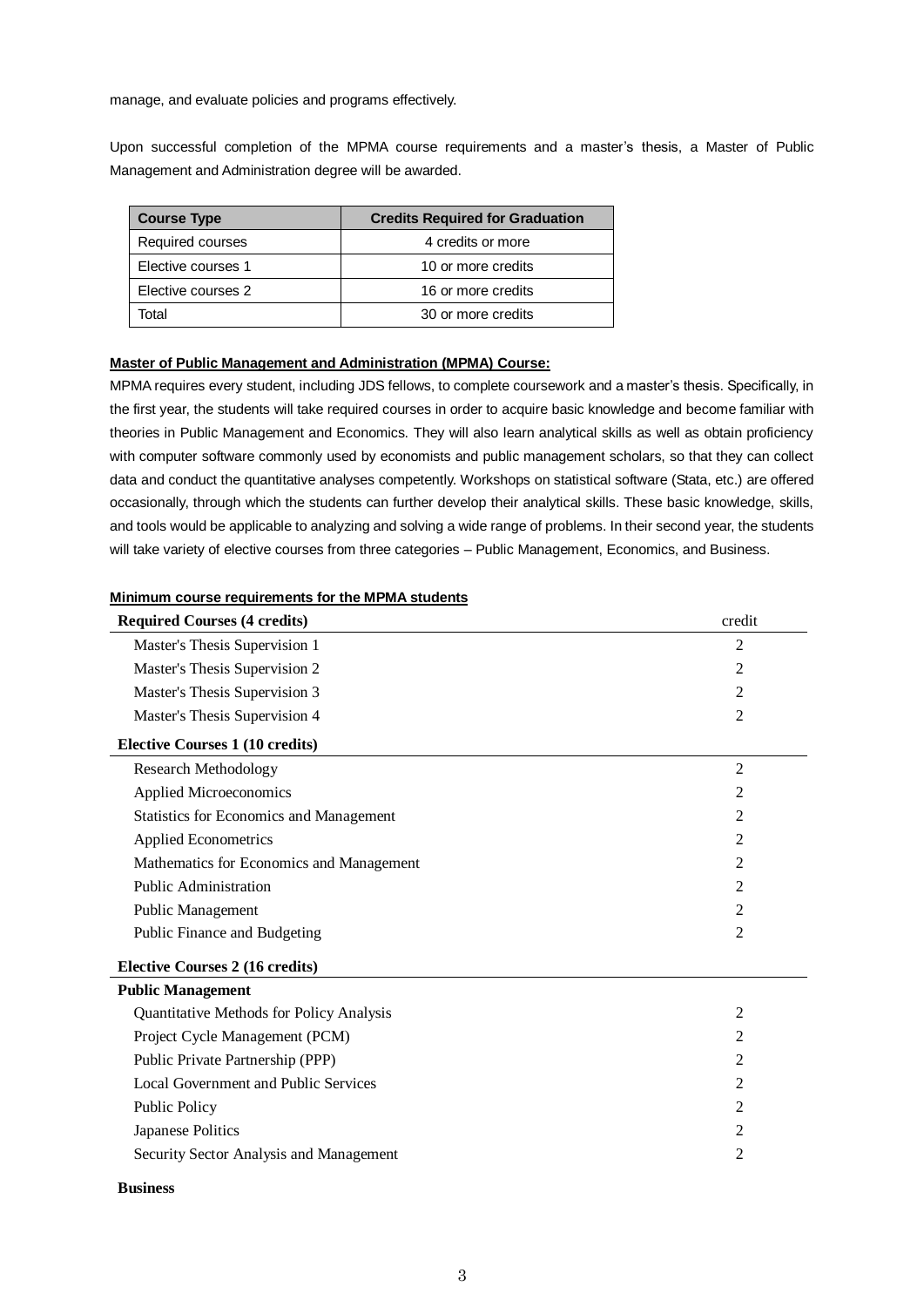| <b>Total:</b>                                      | 30             |
|----------------------------------------------------|----------------|
| Special Topics in MPMA:                            | 2              |
| <b>Special topics</b>                              |                |
| Cross Section and Panel Data Analysis              | $\mathfrak{D}$ |
| <b>Applied Macroeconomics</b>                      | $\mathfrak{D}$ |
| Asian Economic Development                         | $\overline{2}$ |
| Development Economics                              | $\overline{2}$ |
| Japanese Economy                                   | 2              |
| Urban and Regional Economics                       | $\overline{2}$ |
| <b>International Finance</b>                       | 2              |
| <b>Environmental Economics and Policy Analysis</b> | 2              |
| <b>Agricultural Economics and Policy Analysis</b>  | 2              |
| Development Planning                               | 2              |
| <b>Inequality and Poverty</b>                      | 2              |
| <b>Economics</b>                                   |                |
| Financial Accounting and Reporting                 | $\overline{2}$ |
| <b>Investment and Asset Pricing</b>                | 2              |
| Human Resource Management                          | $\overline{2}$ |

### **List of MIB elective courses JDS fellows may take**

| Advanced Topics in Accounting                           | International Sports Business, A CSR Perspective             |
|---------------------------------------------------------|--------------------------------------------------------------|
| Business and Society in Asia                            | <b>International Sports Finance</b>                          |
| Business Environment: Political Economy of Asia         | International Sports Marketing                               |
| Cases in General Management                             | Issues of International Law which Japanese Corporations face |
| Cases in Marketing Strategy and Operations              | Leadership in Global Organization                            |
| Corporate Social Responsibility: A Japanese Perspective | <b>Managerial Negotiations</b>                               |
| <b>Cultural Dimensions in International Business</b>    | Managing Across Culture: Case Studies                        |
| Dispute Resolution in Business Corporation              | Marketing in Japan                                           |
| Human Resource Management in Japan                      | Research Method/Data Analysis                                |
| Innovation and Knowledge Management in Multinational    | Strategic Communication in Global Business                   |
| Corporations                                            | Strategic Financial Management                               |
| International Financial Management                      | Strategic Technological Innovation in Asia                   |
| <b>International Sports Business</b>                    | Sustainability                                               |
|                                                         |                                                              |

Each course carries two (2) credits.

Various Japanese language courses are also available to JDS fellows.

#### **List of past Master's Thesis (Title)**

・Frontier Analysis of Vietnamese Electronic Manufacturing Firms: Using Bootstrap Data Envelopment Analysis Model

・ Asymmetric Responses of Stock Prices to Oil Prices in Vietnam: Any Difference between Energy-Demanding and Energy-Supplying Sectors?

・Understanding Residents Attitudes Toward Public Works Projects in Vietnam: Case Study of the National Road Project in Hanoi

- ・Citizen's Service Satisfaction, Regional, Affiliation, Interpersonal Trust and Trust in Government in the Republic of Benin
- ・A non-parametric bootstrap data envelopment analysis for Nepalese agricultural farming households
- ・Trade Openness and Government Revenue Diversification: Some Evidence From Resource-Dependent Countries
- ・Open Burning Behavior at Household Level in Indonesia
- ・Forest Fire in Indonesia 2015-2018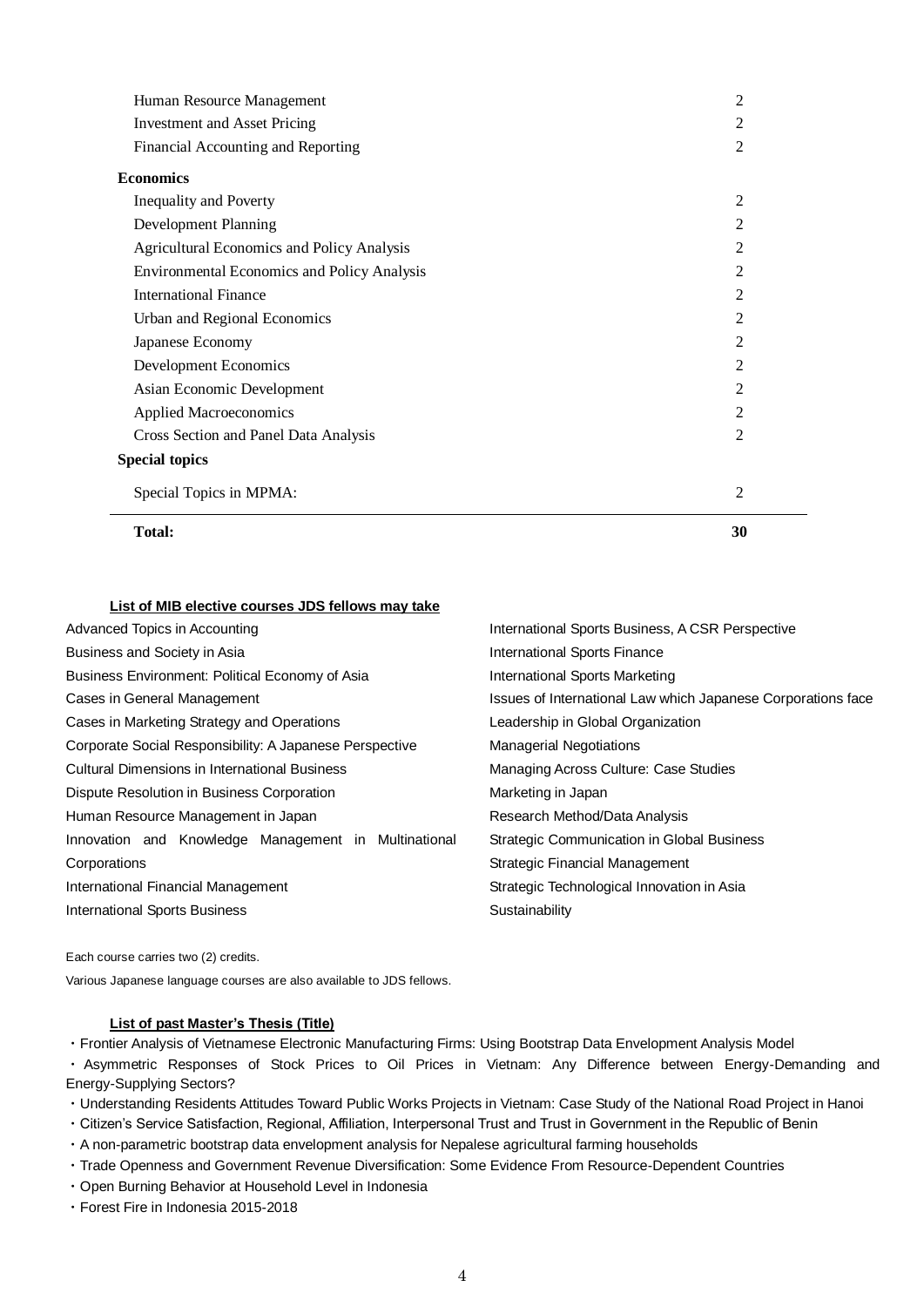- ・Electricity-Saving Behaviors of Household in Indonesia
- ・Export Behavior and Firm Productivity in Micro and Small Manufacturing Firms in Indonesia: Limited Dependent Model Approaches
- ・Does Mayor's Previous Career Matter?
- ・Analysis of Household Poverty Status in Riau Island Province
- ・Examining the gateway hypothesis of drug use and individual characteristics: The case of Indonesia
- ・Household Head Education Attainment And The Urban–Rural Expenditure Inequalities in Jokowi's First Term
- ・Does Damage from Natural Disaster Affect Child Labor? Evidence from Indonesia



Graduation ceremony

# *List of faculty members capable of guiding JDS Fellows*

Each JDS fellow will be supervised by a very dedicated MPMA faculty. At the September orientation sessions in the first semester, all MPMA students will meet with their supervisor to discuss their research and coursework. Besides the regular scheduled classes, the MPMA faculty team will also provide a series of thesis writing sessions on a need basis.

List of MPMA faculty who could supervise/advice JDS fellows:

### **KATAOKA, Mitsuhiko**

Professor

Ph.D. in International Development, Graduate School of International Development, Nagoya University, 2004 **Courses:** Statistics for Economics and Management, Development Economics, Urban and Regional Economics, Japanese Economy, Development Planning

**Research Interests:** Development Economics, Regional Economics, Spatial Economic Analysis, Income Inequality, Postwar Japanese Economic Development

#### **YAMADA, Kyohei**

Visiting Associate Professor Ph.D. in Political Science, Yale University, 2013 **Courses:** Research Methodology, Public Administration, Local Government and Public Services, Japanese Politics **Research Interests:** Local Government, Intergovernmental Relations, Japanese Politics and Government

#### **KAKINAKA, Makoto**

Visiting Professor Ph.D. in Economics, Cornell University, 2006 **Courses:** Mathematics for Economics and Management, International Finance **Research Interests:** International Economics, Financial and Banking Systems, Public Choice and Policy

**KOTANI, Koji**

Visiting Professor Ph.D. in Agricultural Economics, Cornell University, 2005 **Courses:** Agricultural Economics and Policy Analysis, Environmental Economics and Policy Analysis **Research Interests:** Environmental and Natural Resource Management and Agricultural Economics

## *Academic Schedule* <http://www2.rikkyo.ac.jp/web/mpma/currentstuds/thesis.html>

Tentative academic schedule of 2021-2022 for JDS fellows:

| 1st year                      |                                                       |
|-------------------------------|-------------------------------------------------------|
| Late September                | Entrance Ceremony, Orientations, Meet with supervisor |
| Late September                | Fall semester (1st semester) classes begin            |
| Late December - Early January | Winter holidays                                       |
| Late January                  | Fall semester (1st semester) classes end              |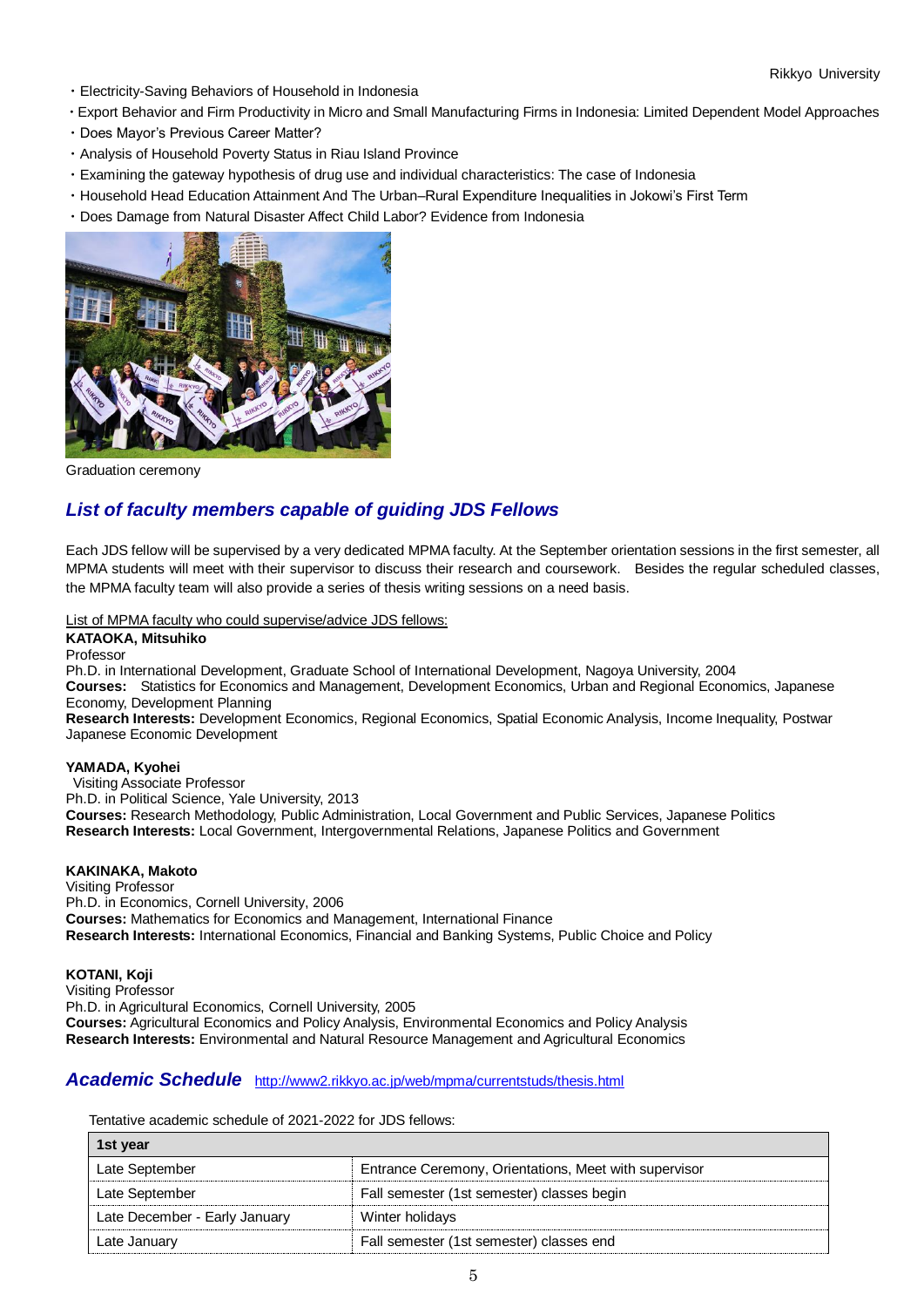Rikkyo University

| Early February - Late March   | Spring holidays                                 |  |
|-------------------------------|-------------------------------------------------|--|
| Early April                   | Spring semester (2nd semester) classes begin    |  |
| Late July                     | Spring semester (2nd semester) classes end      |  |
| Early August - Late September | Summer holidays                                 |  |
| 2nd year                      |                                                 |  |
| Late September                | Fall semester (3rd semester) classes begin      |  |
| Late December - Early January | Winter holidays                                 |  |
| Late January                  | Fall semester (3rd semester) classes end        |  |
| Early February - Late March   | Spring holidays                                 |  |
| Early April                   | Spring semester (4th semester) classes begin    |  |
| Late June                     | Submission of a master's thesis                 |  |
| Early July                    | Thesis oral examination                         |  |
| Late July                     | Spring semester (4th semester) classes end      |  |
| Early August                  | Submission of a master's thesis (final version) |  |
| Mid-September                 | Graduation ceremony                             |  |

# *Facilities* <https://english.rikkyo.ac.jp/campuslife/learning/library.html>

(1) **Library:** Rikkyo has one of the largest and best libraries in Japanese universities with large selections of books, journals, and English-medium data bases and software. With the collection of over 1.9 million volumes of print and digital materials, the library supports research and teaching. Renovated in 2012, our library is among the best in Japan. 670 computers including 370 rental lap-tops are available for use in the library. PC Help Services and Writing Support Staff are also available at the counter.



(2) **Study room**: The MPMA study rooms are equipped with computers and printers which are available for MPMA student's use. There are enough seats for all students and equipped PCs have been already installed two statistical software, Stata and GAUSS. Students are provided for an individual locker, so they can keep their own private belongings in it with key.



(3) **Sports facilities:** Rikkyo has a new gymnasium, opened in April 2013, which accommodates an Olympic-size swimming pool, indoor tennis courts, basketball stadium, training room etc.

(4) In addition to the International Center which takes care of the overseas student's non-academic needs, there are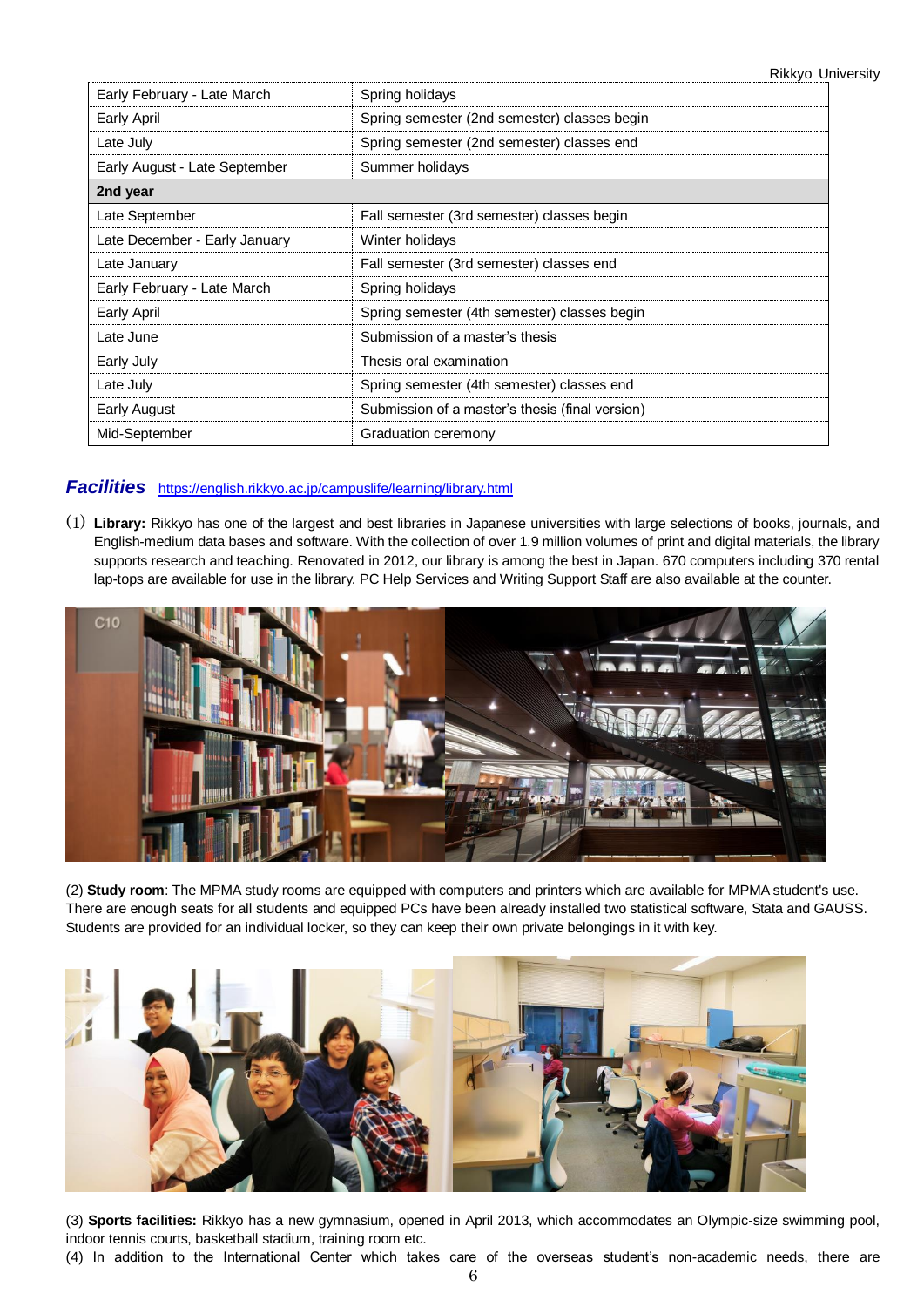English-speaking staffs in the program office to assist JDS fellows.

# *Message for Applicants*

The MPMA Course wholeheartedly welcomes the JDS fellows from Bangladesh. Our educational and research philosophy is to educate students to become leaders and experts who are equipped with knowledge and abilities necessary to analyze various issues in new global environments using a variety of approaches.

By taking the required courses in the first semester, you can expect to acquire fundamental knowledge in public management and economics as well as analytical skills and tools.

You can also expect a wider variety of elective courses because you can take the elective courses offered by the MIB Course. In addition, Rikkyo classroom settings and community will let JDS fellows mingle with and learn from students and faculty from different backgrounds. You will be studying along with other young government officials

Most importantly, expect to work hard with our team of excellent faculty members. Our expert faculty members provide intensive learning and research opportunities to our students based on their extensive professional experiences. A supervisor will be assigned to you at the beginning of the first year. Our faculty include those who have years of supervising JDS fellows and government officials from Asian countries.

Japan is one of the world's largest economies and the home of many of the world's leading companies in the automotive, electronics, computer games, and information technology industries – most of which are headquartered in Tokyo. The MPMA Course is located in the district of Ikebukuro, which is one of the major commercial and transportation hubs of Tokyo. The Ikebukuro district, where the Rikkyo's main campus is located, has long been enjoying cultural and ethnic diversity. The combination of a good place and good people makes for a great experience.

# **Comments from alumni:**



## **Bahadur Ram BASNET (JDS-Nepal, class of 2018)**

#### Living in Japan:

Initial days were quite difficult because of new environment, language barrier, difference in cuisine and culture, but now everything is fine and I am enjoying Japanese lifestyle including the food. My apartment is quite far from the university; it takes about one hour by train but it is common in Tokyo. Small but beautifully designed apartments in Tokyo are very convenient. The average temperature of Tokyo is almost similar to Kathmandu, but the weather here is inconsistent, changes unexpectedly within a season. Studying at Rikkyo:

Firstly, as a student of International Business, I found Rikkyo the best place where students of different countries with diverse socio-cultural background could freely exchange their knowledge and understanding as if they were working in a real world.

Second, the facilities. Well-furnished classrooms, specially allocated study rooms for graduate students, the best library with variety of choices and special group and personal research rooms in library are beyond the level of my imagination. Furthermore, the online databases Rikkyo Spirit and EBSCOhost are very useful.

Third, I must admire the beautiful greenery and preserved historical green building, walking through that gives me a feeling of pride as being a part of Rikkyo and motivates more to garner the wisdom more and more.

Being a non-swimmer, I miss the Rikkyo's Olympic size swimming pool but I am using the gymnasium.

I am enjoying both, my stay in Japan and study in Rikkyo to the fullest.